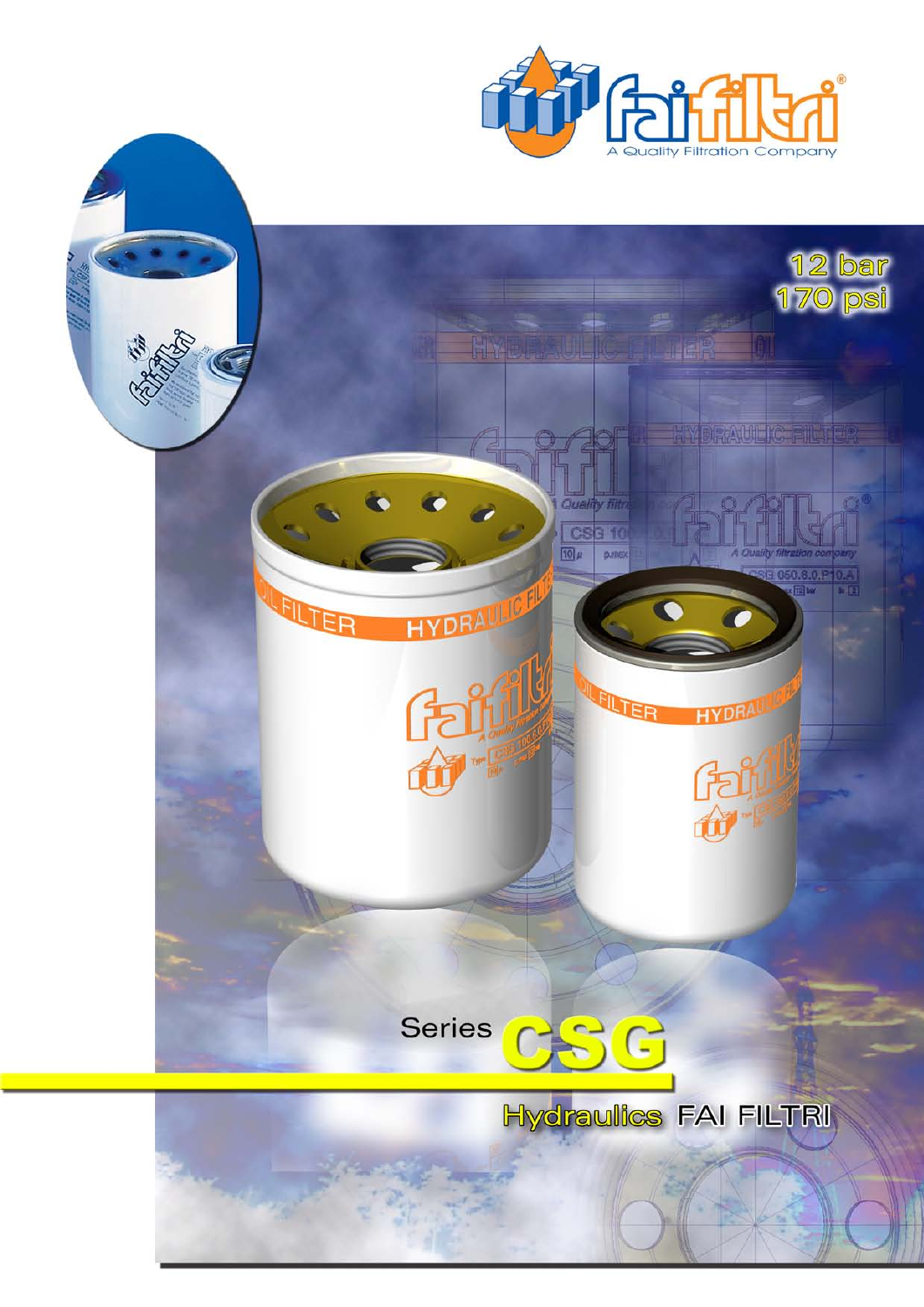## **DESCRIPTION**

Many years of in-field experience have shown the necessity of more and more efficient controls on the contamination level of hydraulic fluids and fuels.

With this goal uppermost in its mind, and thanks to sophisticated design patterns and the use of cuttingedge materials and technologies, FAI FILTRI has engineered a complete series of spin-on filters , in different models and sizes, designed to meet a wide array of filtration and operating requirements, in order to allow a more effective control of contamination levels in hydraulic, lubricating, engine circuits, etc.

The CSG series filtering cartridges, featuring standard American design and flanging (interchangeable with the main manufacturers of American filters), give their best performances when fitted into hydraulic systems, earthworks machineries, agricultural machines and generally speaking into any movable/ mobile machines with pressure peaks up to **12 bar**.

The fundamental characteristic of these elements is the possibility, for any clogged filter, to be easily replaced, by a quick and clean procedure, condition that has to be considered of great importance in<br>working contexts where highly deteriorated working contexts environmental conditions usually occur.

#### They can support flow rates up to 250 l/min.; each element can be equipped with a by-pass valve.

Specifically, FAI FILTRI spin-on cartridges, equipped with new-generation "A" filtering media, can grant very high standards of performance even in the hardest conditions.

"A" type elements with absolute filtration power of 3, 6, 10, 25 micron ( $\beta x \ge 200$ ), are formed by inorganic impregnated and resin bonded inert micro-fibers, supported upstream and downstream. The result is a very compact filtering core which ensures the resistance of the media itself to deformation, distortion and strain ,preventing any contaminants to get released, thus improving filtering performances and allowing contaminants to accumulate efficiently, also in the event of phenomena such as high differential pressure and water hammering derived from cold starts and discharge flow rates.

The above mentioned features make the FAI FILTRI spin-on filters consistent with the use of hydraulic, lubricating oils, fuels, glycol water, emulsions and most synthetic fluids

## **TECHNICAL DATA**

#### **MATERIALS**

- □ Tropicalized, galvanized stamped plate flange
- □ Sinned and painted sheet steel vessel
- □ Perforated/drilled supporting pipes and galvanized steel end-caps

#### **CARTRIDGES PRESSURE VALUES**

Max. operating pressure: **12 bar**

.

Impulse test in compliance with ISO 3724: **from 0-12-0 bar 1Hz 50.000 min. cycles**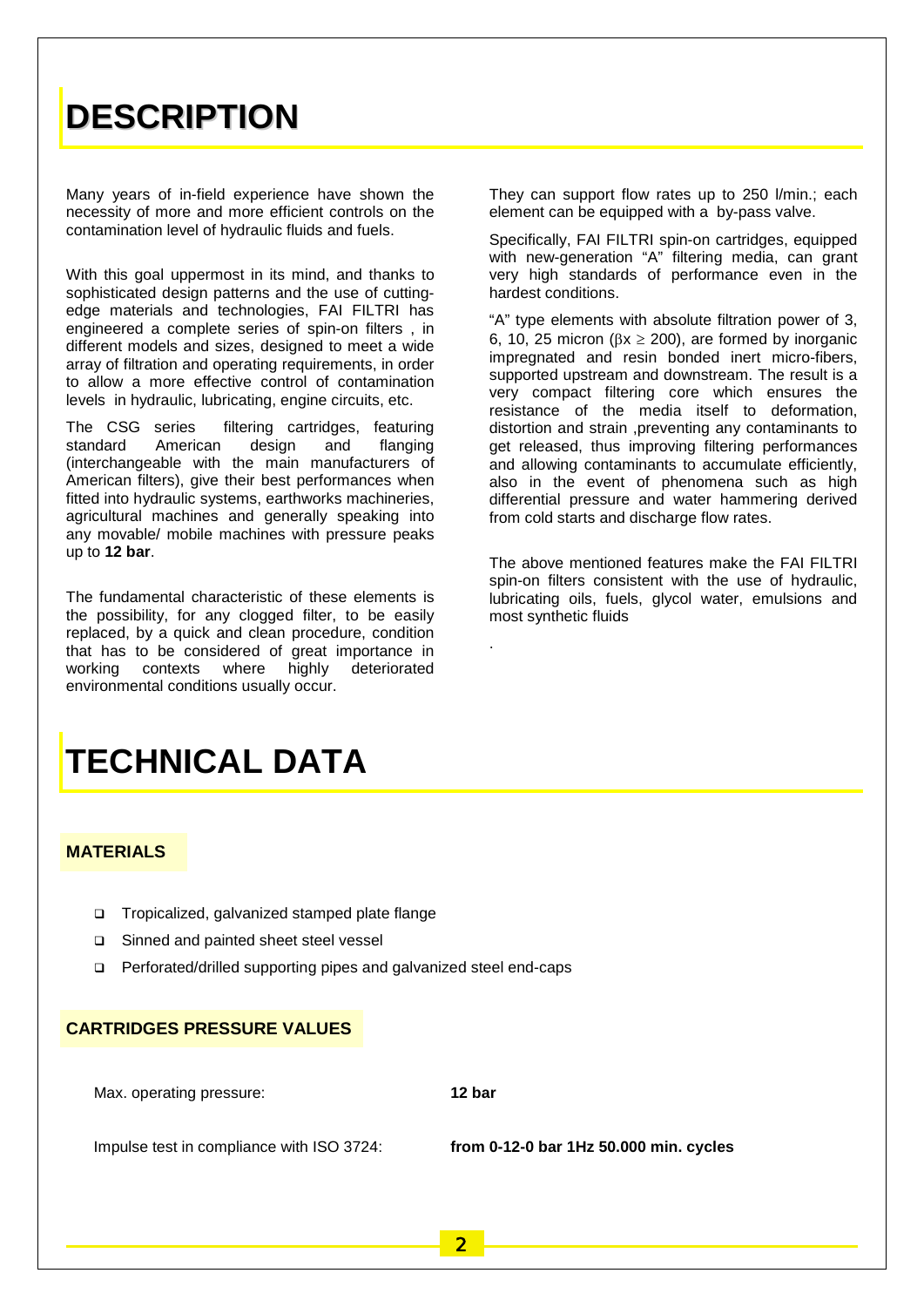#### **FILTERING ELEMENTS**

- "P" 10 and 25 nominal micron made of  $βx > 2$ impregnated cellulose fibers
- **"A"** 3, 6, 10, 16 and 25 absolute micron made of  $\beta x \ge 200$  reinforced, inorganic fibers with polyester protections
- **"M"** 60 90 nominal micron made of wire net

**New generation "A" filtering elements structure**



#### **RETENTION POWER**

In compliance with ISO 4572 Multi-pass test method

| <b>Filter</b><br>element | <b>Dimension for</b><br>$\beta$ ( $\mu$ m) Value |                        |                          |                           | <b>Filtering rapport</b> | <b>Final</b>   |              |                          |
|--------------------------|--------------------------------------------------|------------------------|--------------------------|---------------------------|--------------------------|----------------|--------------|--------------------------|
|                          | $\beta \geq 2$<br>50%                            | $\beta \geq 20$<br>95% | $\beta \geq 75$<br>98,7% | $\beta \geq 200$<br>99,5% | $\beta_2$                | $\beta_{10}$   | $\beta_{20}$ | $\Delta P$<br>(bar)      |
| A03                      | $\blacksquare$                                   | $\overline{2}$         | 2.4                      | 3                         | 20                       | >10000         | >10000       | $\overline{7}$           |
| A06                      | ٠                                                | 3                      | 4.6                      | 6                         | 8                        | >2000          | >10000       | $\overline{7}$           |
| A10                      | 3                                                | 6                      | 7.8                      | 10                        | 1.5                      | $\geq$ 200     | >1000        | $\overline{7}$           |
| A16                      | 7                                                | 9                      | 12                       | 16                        | ۰                        | $>25$          | >5000        | $\overline{7}$           |
| A25                      | 13                                               | 19                     | 22                       | 25                        | ۰                        | >1.5           | $>35$        | $\overline{7}$           |
| <b>P10</b>               | 10                                               | >30                    | $>30$                    |                           | 1                        | $\overline{2}$ | 4.5          | $\overline{\mathcal{A}}$ |
| <b>P25</b>               | 25                                               | >30                    | >30                      |                           | 1                        | 1              | 1.3          | 4                        |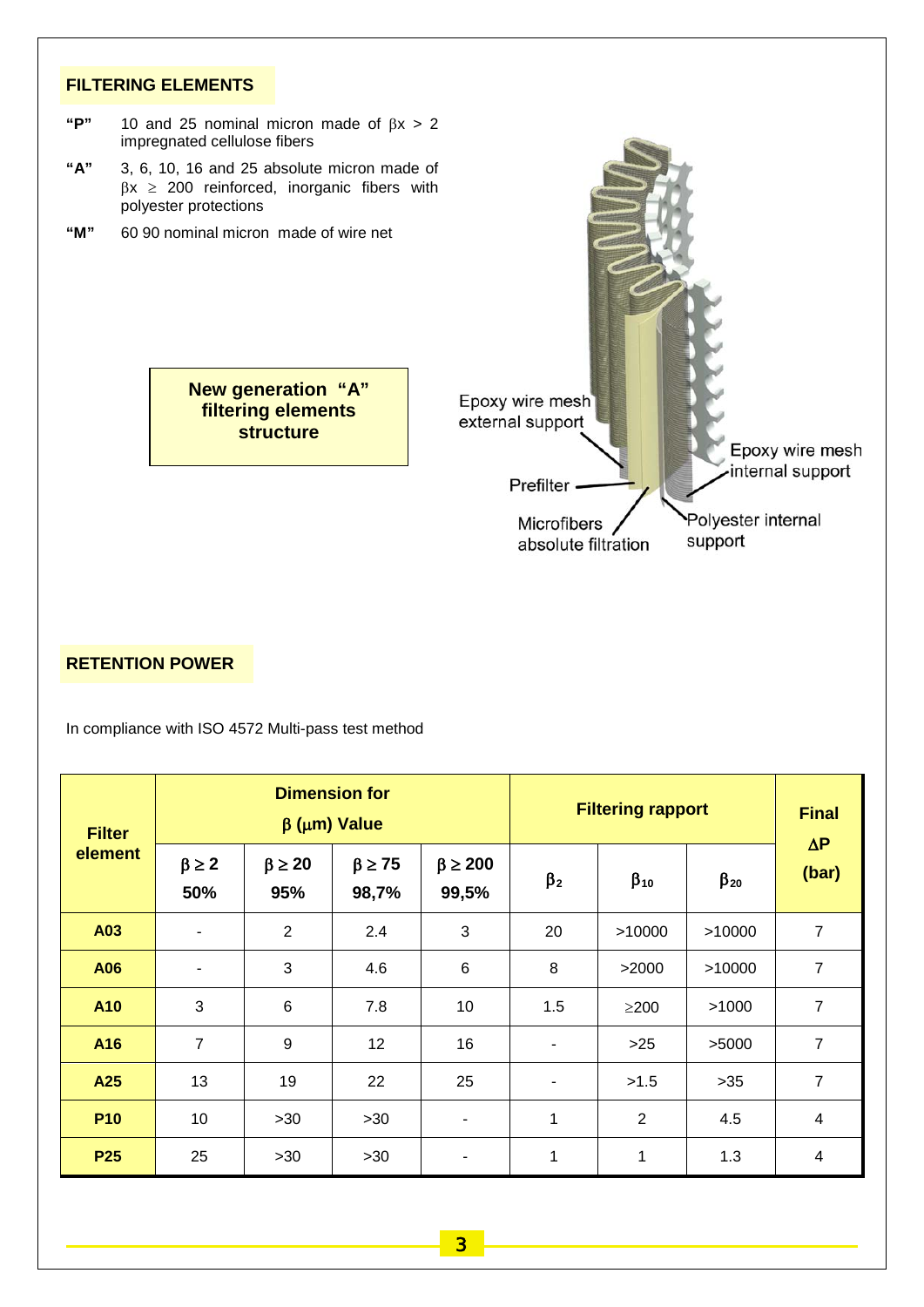## **INTERNATIONAL STANDARDS FOR FLUIDS CONTAMINATION CONTROL**

| <b>ISO 4406</b><br><b>CONTAMINATION</b><br><b>CODES</b> |            | <b>NAS 1638</b><br><b>CORRESPONDING</b><br><b>CLASS</b> | <b>SUGGESTED</b><br><b>FILTRATION</b> | <b>APPLICATION FIELDS</b>                          |  |
|---------------------------------------------------------|------------|---------------------------------------------------------|---------------------------------------|----------------------------------------------------|--|
| $5 \mu m$                                               | 15 $\mu$ m |                                                         | $\beta x \geq 200$                    |                                                    |  |
| 12                                                      | 9          | $1 - 2$                                                 |                                       | High accuracy servo-plants - laboratory            |  |
| 15                                                      | 11         |                                                         | $3-6$                                 | Servo-plants - robotics - aeronautics              |  |
| 16                                                      | 13         |                                                         | $10 - 12$                             | High sensitivity plants - where high standards of  |  |
| 18                                                      | 14         |                                                         | $12 - 15$                             | operating reliability are required                 |  |
| 19                                                      | 16         | 10                                                      | $15 - 25$                             | General plant engineering with limited reliability |  |
| 21                                                      | 18         | 12                                                      | $25 - 40$                             | Low pressure plants - desultory services           |  |

## **TESTS CARRIED OUT ON FILTERING ELEMENTS**

Filtering elements differential collapsing pressure tested in compliance with ISO 2941:

"P" Type **5 bar**

"A" and "M" Types **10 bar**

Resistance to axial deformation tested in compliance with ISO 3723

Manufacturing conformity and determination/assessment of the first bubble point in compliance with ISO 2942

### **FILTERING SURFACES**

| <b>Type</b>               | <b>P10/P25</b> | A06/A10/A25            | <b>M60/M90</b> |  |
|---------------------------|----------------|------------------------|----------------|--|
| $CSG - 50$                | 2390 $cm2$     | 1670 $\text{cm}^2$     | 685 cm $^2$    |  |
| $CSG - 70$                | 3740 $cm2$     | $2600 \text{ cm}^2$    | 1070 $cm2$     |  |
| $CSG - 100$               | 4960 $cm2$     | 4460 $cm2$             | 1480 $cm2$     |  |
| 8760 $cm2$<br>$CSG - 150$ |                | $7885$ cm <sup>2</sup> | 2610 $cm2$     |  |

### **BY-PASS VALVE**

- Type -2- setting 1 bar
- Type -3- setting 1,75 bar
- Type -4- setting 2,5 bar

### **GASKETS**

Buna-N "A" type gaskets Viton "V" type gaskets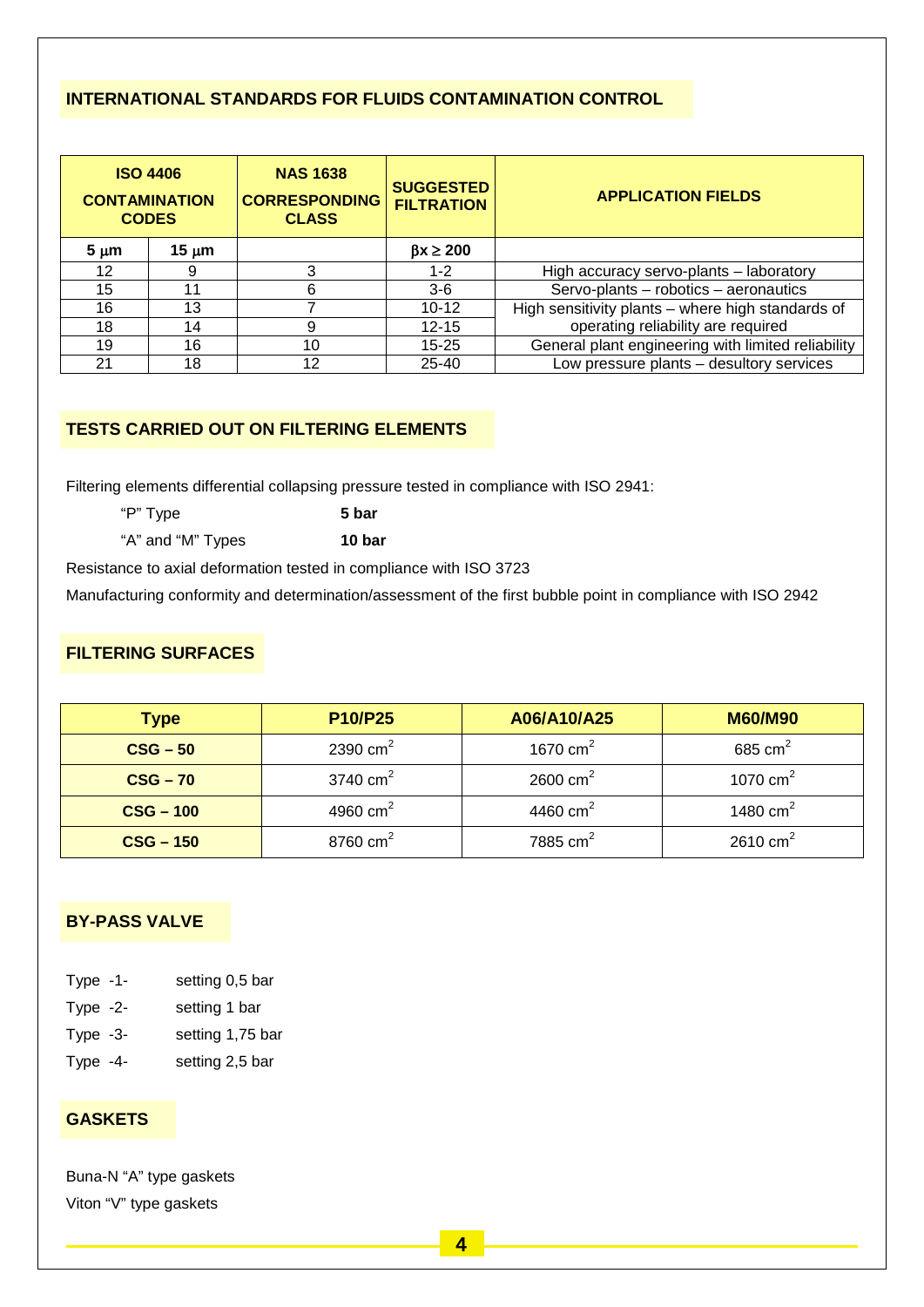#### **COUPLINGS**

For the different couplings see order forms

Specifically on request ( custom-made )

#### **OPERATING TEMPERATURES**

From –25°C up to +110°C

For different temperatures please contact our technical department

#### **FLOW RATES**

From 35 up to 150 l/min

N.B.: Choose the cartridge according to the filtration and to the recommended pressure drop

## **PRESSURE DROP**

Curves are applicable to mineral oil with a dynamic viscosity of 30 mm<sup>2</sup>/sec. (cSt).  $\Delta P$  changes along with the values of dynamic viscosity according to the following formulas:



In both formulas ∆**P** stands for the pressure loss calculated on the curves, **v** stands for the reference dynamic viscosity (30 mm<sup>2</sup>/sec); **∆P1** is the pressure loss to be calculated and v1 stands for the actual dynamic viscosity of the tested fluid.

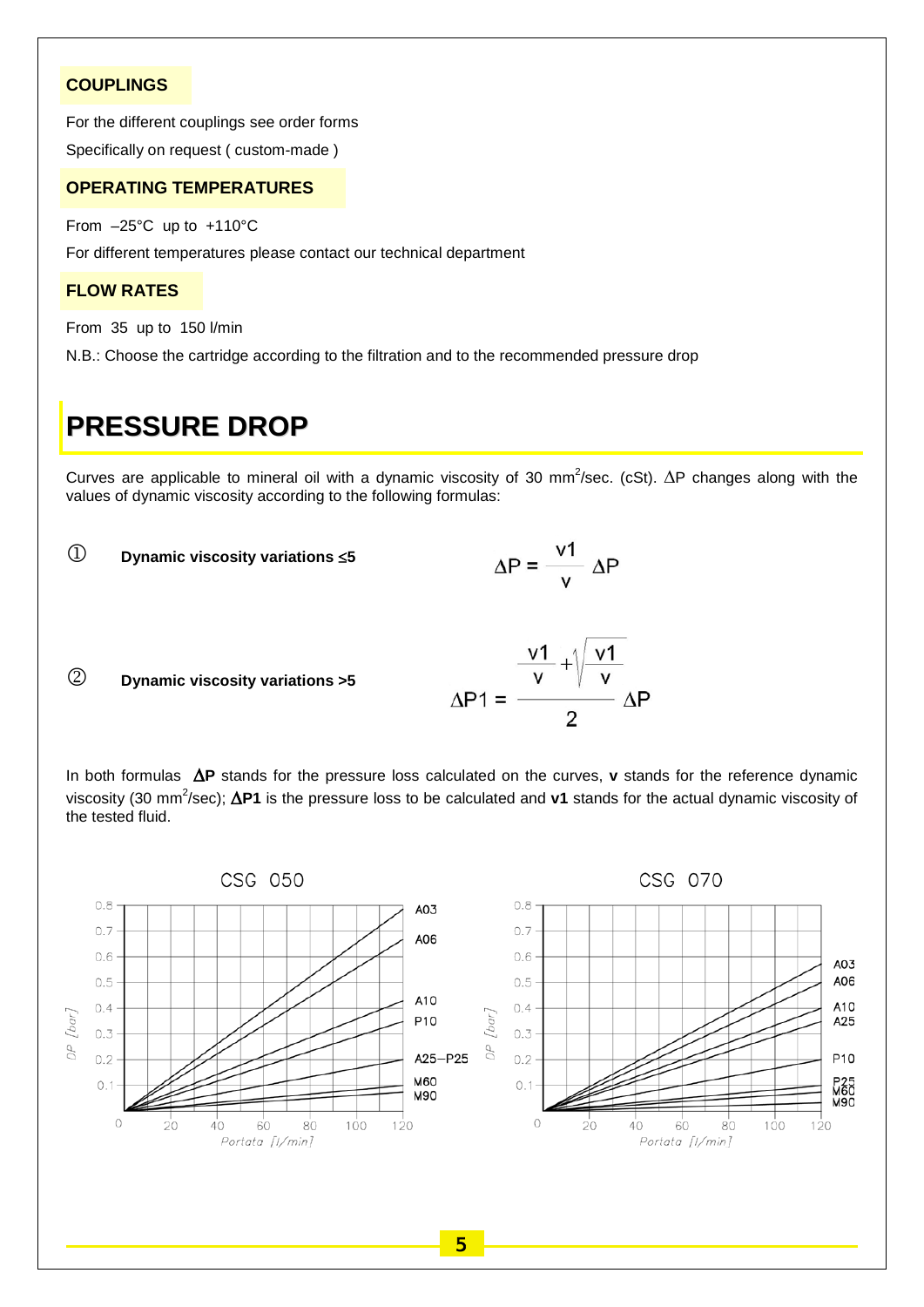

| <b>Type</b>    | <b>Flow rate</b><br>$[$ l/min $]$ | A   | $\mathbf B$ | $\mathbf{C}$               | D   | E   | F  |
|----------------|-----------------------------------|-----|-------------|----------------------------|-----|-----|----|
| <b>CSG 050</b> | 35                                | 96  | 149         | $11/2" - 16$<br><b>UNF</b> | 75  | 88  | 18 |
| <b>CSG 070</b> | 55                                |     | 212         |                            |     |     |    |
| <b>CSG 100</b> | 75                                | 126 | 177         |                            | 130 | 120 | 20 |
| <b>CSG 150</b> | 150                               |     | 277         |                            |     |     |    |